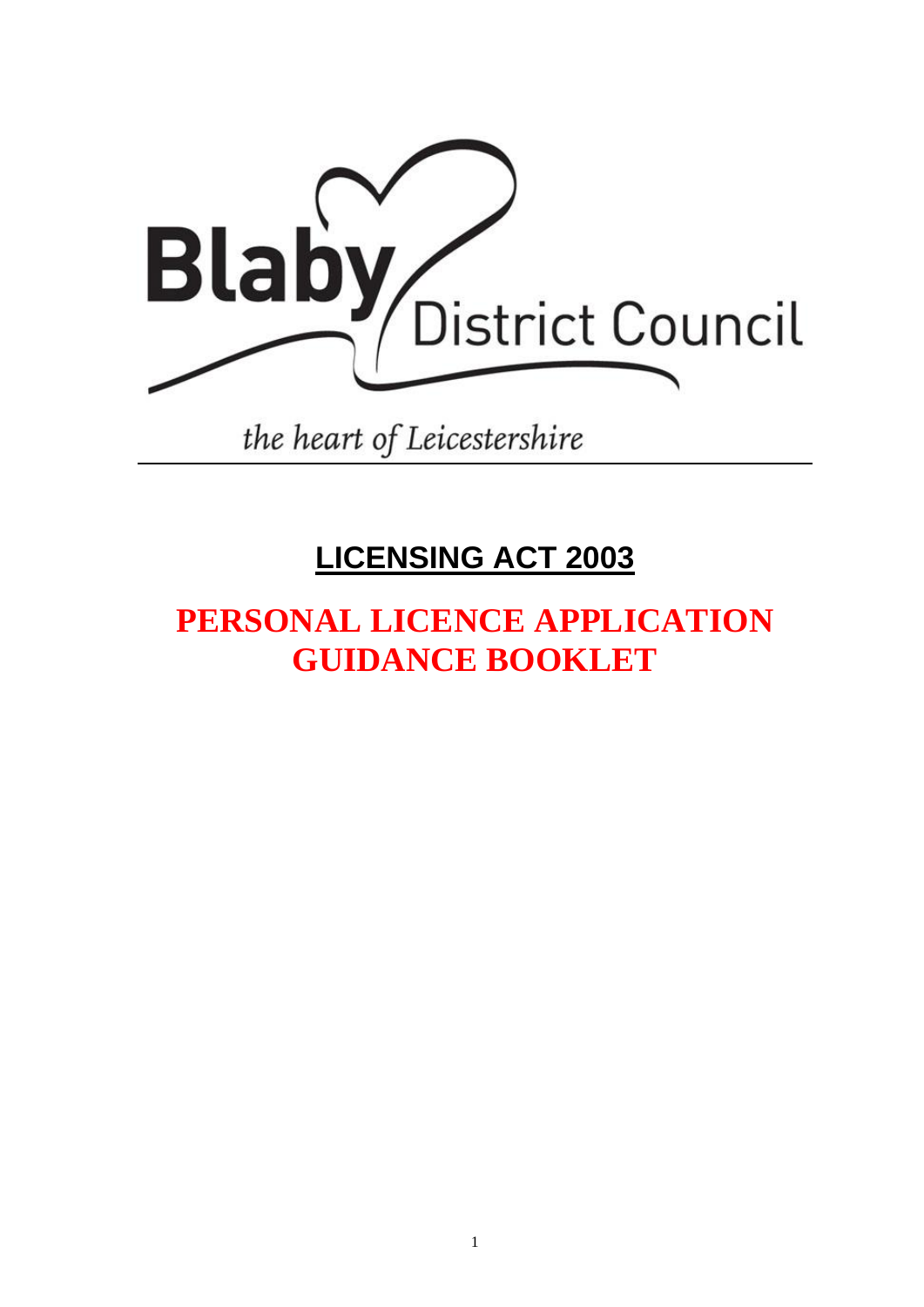### **DISCLAIMER**

The purpose of this document is to give guidance to individuals and businesses regarding the requirements of the Licensing Act 2003. This guidance is provided on the understanding that the Licensing Authority cannot accept any responsibility or liability for the accuracy or otherwise of any statement, contention, error or omission contained herein. Applicants are strongly advised to seek their own legal and other advice as appropriate.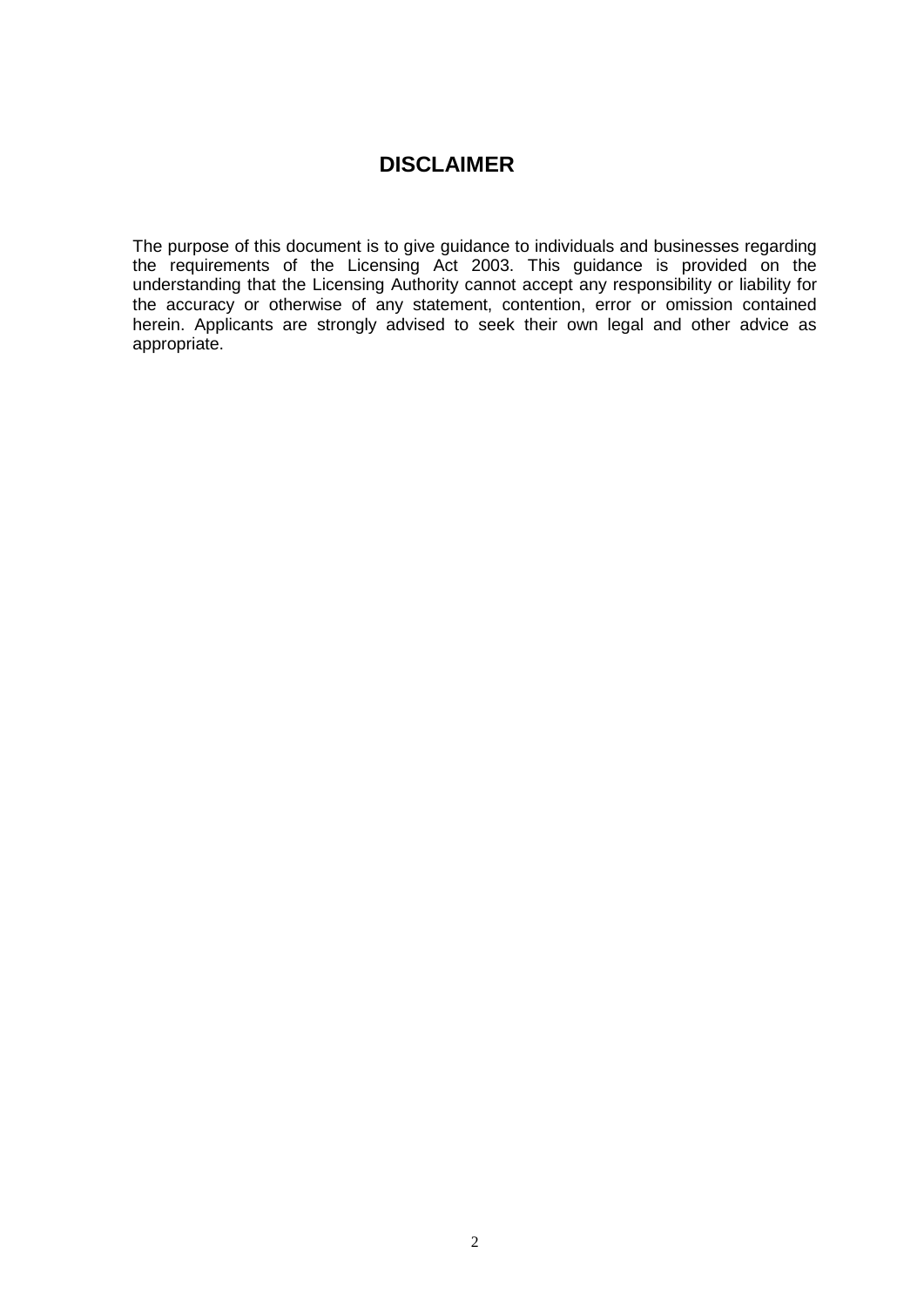### **PERSONAL LICENCES**

### **1. INTRODUCTION**

- 1.1 A personal licence authorises the licence holder to supply alcohol, or authorise the supply of alcohol in accordance with the licence.
- 1.2 A personal licence remains valid unless it is surrendered, suspended or revoked.
- 1.3 A personal licence is portable i.e. a licence granted in one part of the country is valid in another part of the country.

### **2. APPLICATION REQUIREMENTS**

- 2.1 Applications for a personal licence must be made to the licensing authority for the area where the applicant ordinarily resides.
- 2.2 New applicants for a personal licence must provide the following:
	- a completed and signed application form and declaration of convictions form;
	- 2 passport photographs, one to be certified (see Appendix A for details);
	- Original licensing qualification:
	- $\bullet$  Fee of £37.00;
	- Original Basic DBS criminal record check which is less than one month old.
	- Proof of your Immigration Status (a list of acceptable documents can be found within the notes at the end of the application form)

### **3. RELEVANT CONSIDERATIONS**

- 3.1 The Licensing Authority must grant a personal licence if:
	- the application is made in accordance with the requirements of the Act and Regulations.
	- the applicant is 18 or over; and
	- the applicant possesses a licensing qualification or is a person of a prescribed description;
	- the applicant has not had a personal licence forfeited in the past 5 years and;
	- the applicant has not been convicted of a relevant offence, under Schedule 4 of the Licensing Act 2003 or a foreign offence (see Appendix B.)
- 3.2 There is no discretion to refuse an application for a personal licence made in accordance with the Act, except where the applicant has been convicted of a relevant or foreign offence and a representation has been received from the Police. The list of relevant offences is maintained by the Secretary of State and a foreign offence will be taken into account if it is similar in nature to one of the specified "relevant offences". Convictions which are "spent" under the Rehabilitation of Offenders Act 1974 cannot be taken into account.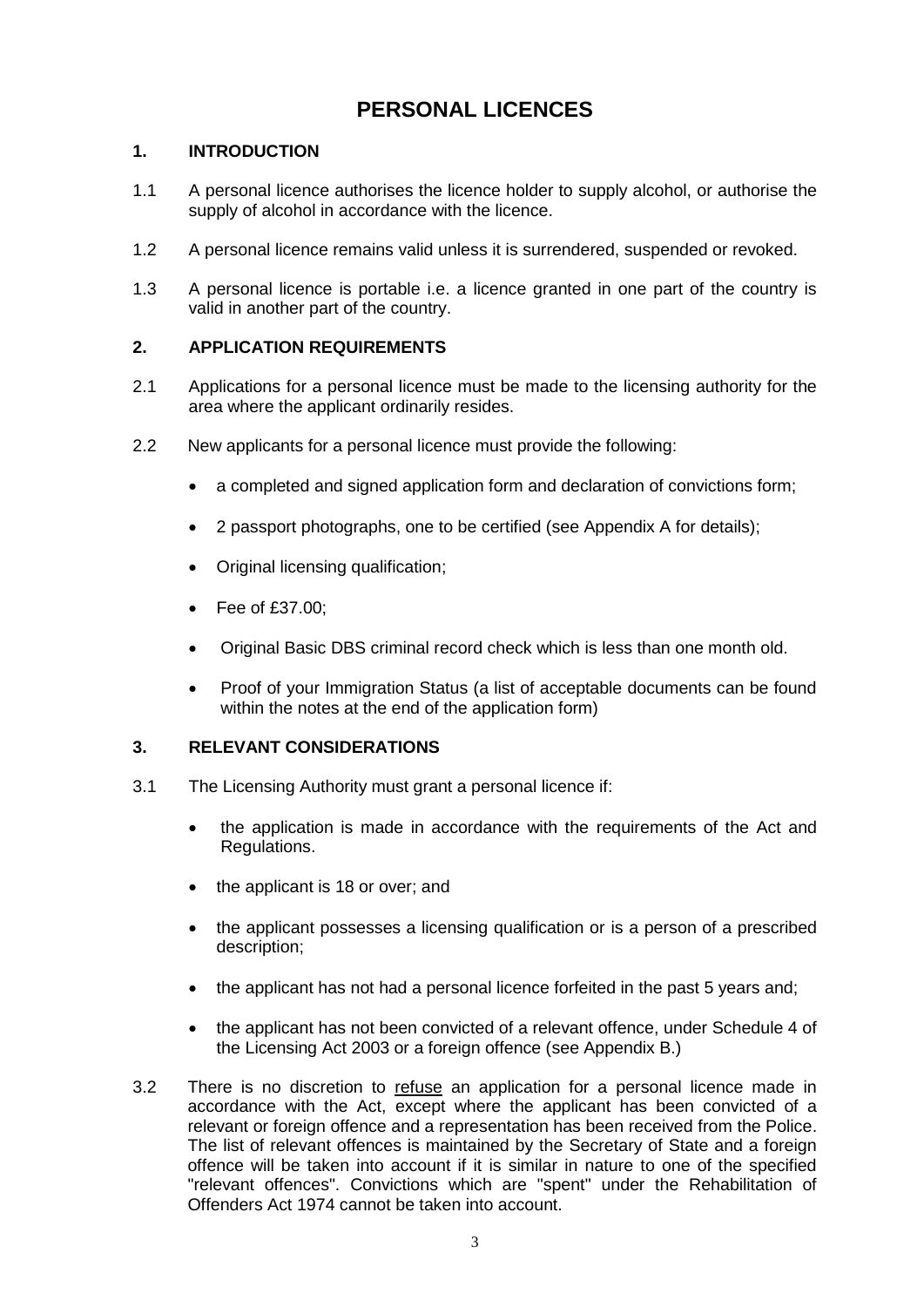- 3.3 The Licensing Authority will notify the Police of any application that has an unspent relevant conviction detailed on the criminal record check. The Police have 14 days to raise any objection to the on the grounds that the grant of the licence will undermine the crime and disorder licensing objective. The Licensing Authority rely on the Police to raise an objection in appropriate cases. The Licensing Authority would expect the police to object where the applicant has any relevant unspent conviction, unless the penalty on conviction was relatively minor or the conviction is due to become spent during the application period.
- 3.4 The applicant must notify the Licensing Authority of any conviction occurring within the application period so that this conviction, if relevant, can be taken into account by the Police when deciding whether to raise an objection to the grant of the licence.

#### **4. DETERMINATION OF APPLICATION**

- 4.1 Where no relevant representation has been received and the application for a personal licence has been properly made, the licence must be granted. A badge and paper licence will be issued to the licensee. Once the licence has been granted, the licence holder must comply with certain legal requirements. Please see the personal licence guidance document for more information.
- 4.2 If the Police make an objection to the grant of the licence on the grounds that the grant would undermine and the crime and disorder objective, the Licensing Authority will hold a hearing to determine the application. A hearing can be dispensed with if all parties agree that a hearing is unnecessary.
- 4.3 At the Licensing Sub-Committee, made up of 3 Members, the applicant and Police will have the right to present their case. The Licensing Sub-Committee will determine the application taking into account all representations made. The Licensing Sub-Committee have the option to refuse the licence if it will undermine the crime and disorder objective or they can grant the licence.

#### **5. DESIGNATED PREMISES SUPERVISOR**

- 5.1 Every premises licence needs to specify someone to act as the designated premises supervisor (DPS). That person must hold a current personal licence.
- 5.2 The designated premises supervisor may, but need not be, the person to whom the premises licence is granted.
- 5.3 The designated premises supervisor is not required to be personally present at the premises at all times. However, it is essential that the designated premises supervisor is contactable at all times.
- 5.4 In some instances, such as smaller pubs, it may be that there is only one person also holding a personal licence and that person would need to be recorded as the designated premises supervisor.
- 5.5 For larger operations, the designation as premises supervisor will indicate which of the team of personal licence holders in fact has the day-to-day responsibility for the running of the premises in accordance with the licence.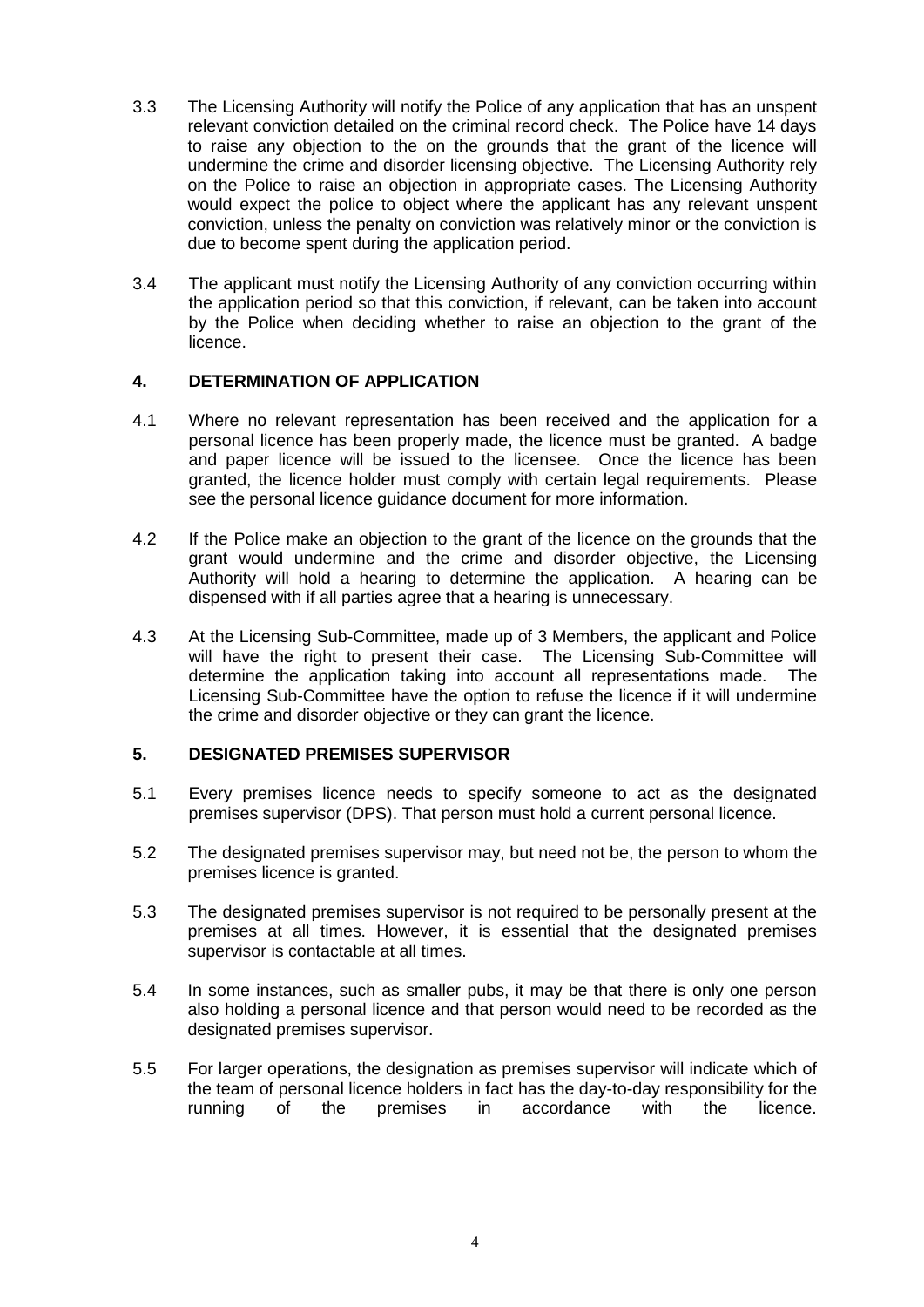### **APPENDIX A**

### Photograph Requirements

Applications for a personal licence must include 2 photographs of the applicant and the regulations specify the following:

- The photographs must be 45mm x 35mm in size.
- The applicant must be viewed 'full face'.
- Do not wear sunglasses.
- Do not wear a hat or head covering, including face covering, unless for religious reasons.
- Photographs must be on photographic paper.
- Photographs must be against a light background so that the applicants' facial features are distinguishable and contrast against the background.
- One of the photographs must be endorsed as a true likeness of the applicant by a solicitor, notary, teacher, lecturer or other professional person.

In addition to the above, the Licensing Authority recommend applicants have regard to the following to ensure that photographs are acceptable:

- The two photographs should be as recent as possible i.e. within the past 6 months, and identical.
- 70% to 80% of the photograph should be a close up of the head and shoulders.
- The light background required by the regulations can be achieved by using plain white, cream or light grey background.
- The photograph should be in sharp focus and free of shadows.
- Digital or scanned photographs should be acceptable if printed on photographic paper with a resolution of 1200dsi or more.
- Adopt a natural expression with eyes open and do not include any objects or persons in the photograph.
- Photographs may be reflected from spectacles so care should be taken to ensure that the eyes remain visible.
- Suitable wording for an endorsed photograph is:

'I certify that this is a true likeness of (Miss, Mrs, Miss, Ms, Mr or other title followed by your full name)'. The endorsement should then be signed and dated by the signatory.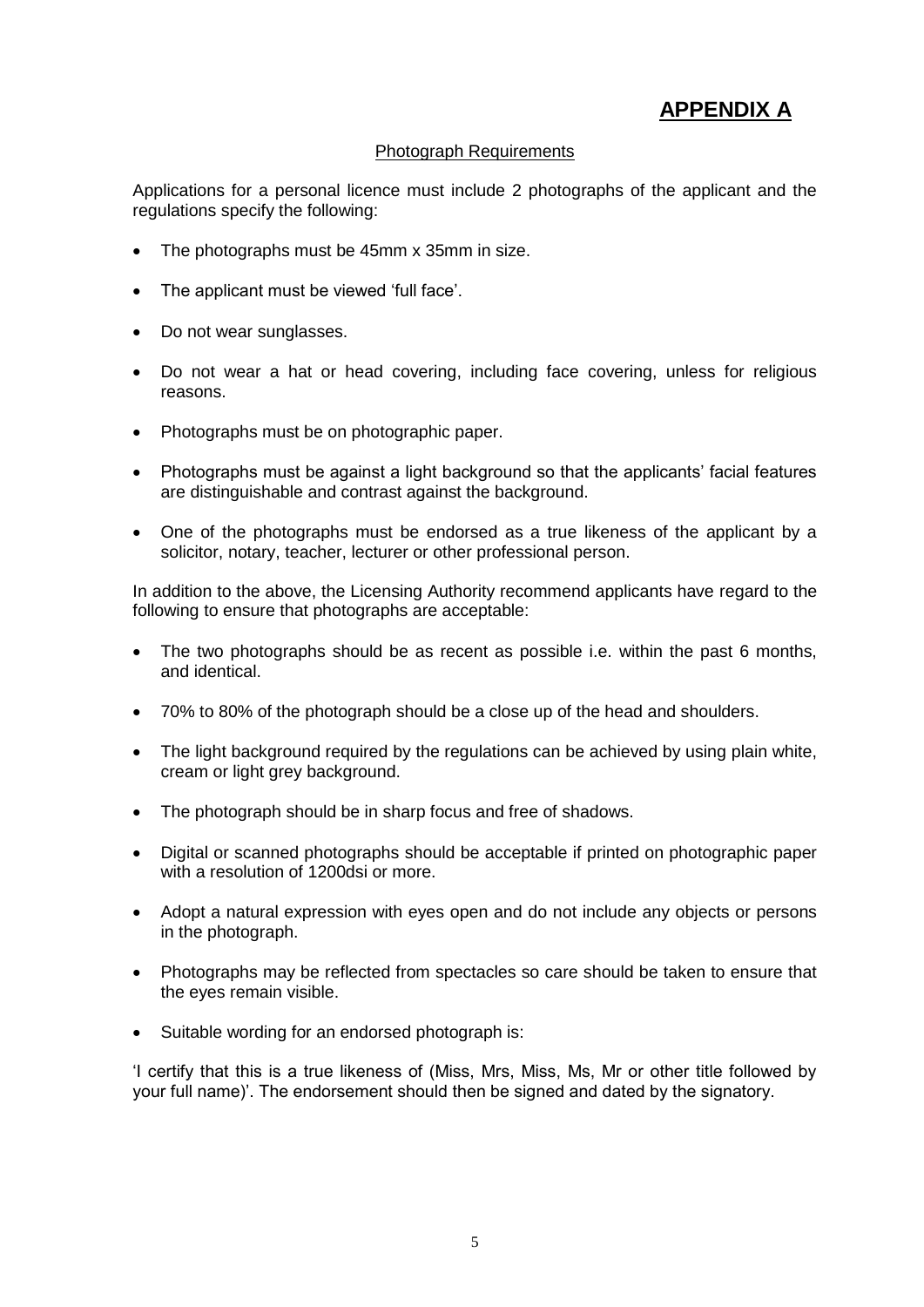### **APPENDIX B**

### SCHEDULE 4 OF LICENSING ACT 2003

#### SECTION 113 PERSONAL LICENCE: RELEVANT OFFENCES

- 1 An offence under this Act.
- 2 An offence under any of the following enactments-
	- (a) Schedule 12 to the London Government Act 1963 (c. 33) (public entertainment licensing);
	- (b) the Licensing Act 1964 (c. 26);
	- (c) the Private Places of Entertainment (Licensing) Act 1967 (c. 19);
	- (d) section 13 of the Theatres Act 1968 (c. 54);
	- (e) the Late Night Refreshment Houses Act 1969 (c. 53);
	- (f) section 6 of, or Schedule 1 to, the Local Government (Miscellaneous Provisions) Act 1982 (c. 30);
	- (g) the Licensing (Occasional Permissions) Act 1983 (c. 24);
	- (h) the Cinemas Act 1985 (c. 13);
	- (i) the London Local Authorities Act 1990 (c. vii).
- 3 An offence under the Firearms Act 1968 (c. 27).
- 4 An offence under section 1 of the Trade Descriptions Act 1968 (c. 29) (false trade description of goods) in circumstances where the goods in question are or include alcohol.
- 5 An offence under any of the following provisions of the Theft Act 1968 (c. 60)-
	- (a) section 1 (theft);
	- (b) section 8 (robbery);
	- (c) section 9 (burglary);
	- (d) section 10 (aggravated burglary);
	- (e) section 11 (removal of articles from places open to the public);
	- (f) section 12A (aggravated vehicle-taking), in circumstances where subsection (2)(b) of that section applies and the accident caused the death of any person;
	- (g) section 13 (abstracting of electricity);
	- (h) section 15 (obtaining property by deception);
	- (i) section 15A (obtaining a money transfer by deception);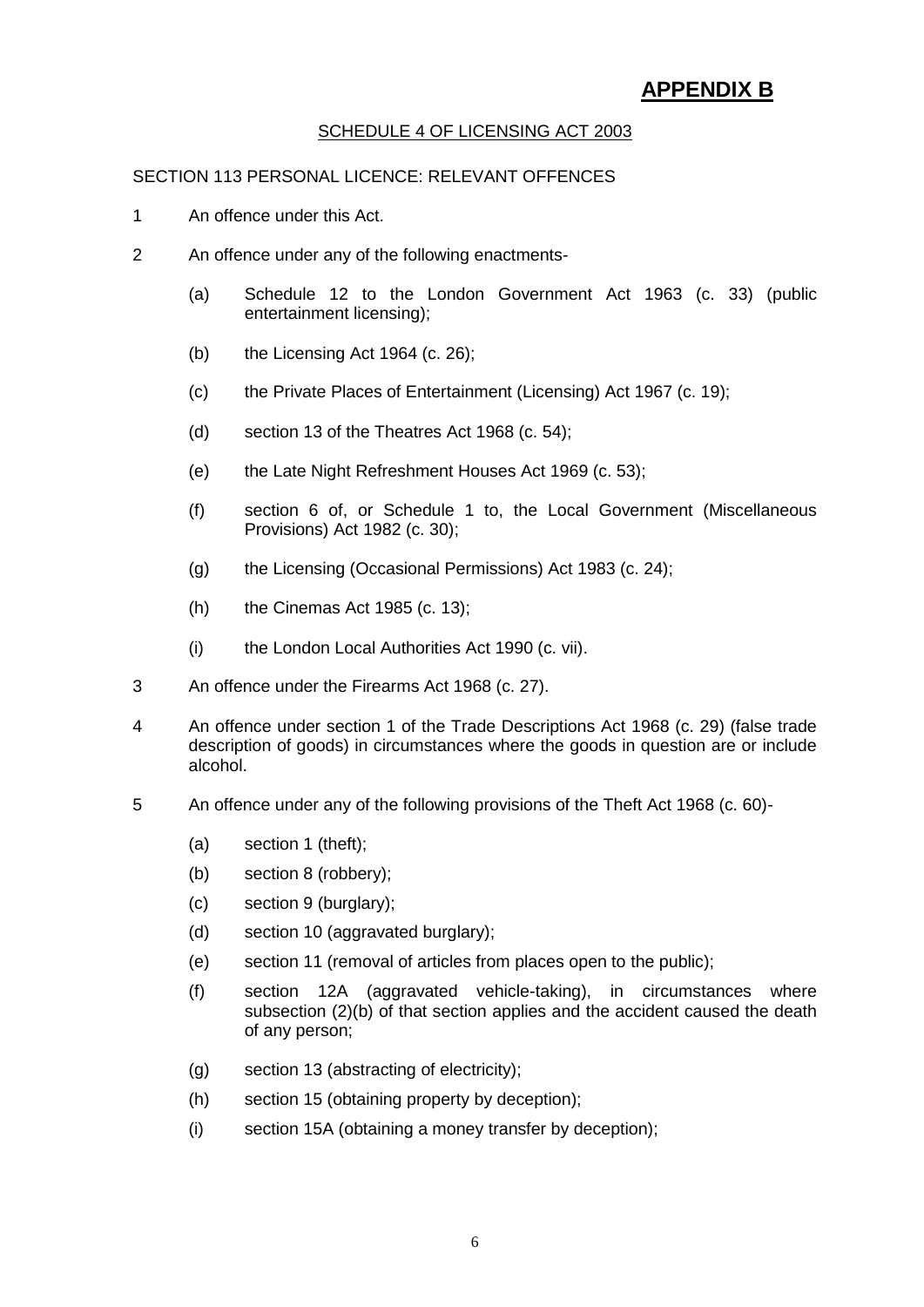- (j) section 16 (obtaining pecuniary advantage by deception);
- (k) section 17 (false accounting);
- (l) section 19 (false statements by company directors etc.);
- (m) section 20 (suppression, etc. of documents);
- (n) section 21 (blackmail);
- (o) section 22 (handling stolen goods);
- (p) section 24A (dishonestly retaining a wrongful credit);
- (q) section 25 (going equipped for stealing etc.).
- 6 An offence under section 7(2) of the Gaming Act 1968 (c. 65) (allowing child to take part in gaming on premises licensed for the sale of alcohol).
- 7 An offence under any of the following provisions of the Misuse of Drugs Act 1971 (c. 38)-
	- (a) section 4(2) (production of a controlled drug);
	- (b) section 4(3) (supply of a controlled drug);
	- (c) section 5(3) (possession of a controlled drug with intent to supply);
	- (d) section 8 (permitting activities to take place on premises).
- 8 An offence under either of the following provisions of the Theft Act 1978 (c. 31)-
	- (a) section 1 (obtaining services by deception);
	- (b) section 2 (evasion of liability by deception).
- 9 An offence under either of the following provisions of the Customs and Excise Management Act 1979 (c. 2)-
	- (a) section 170 (disregarding subsection (1)(a)) (fraudulent evasion of duty etc.);
	- (b) section 170B (taking preparatory steps for evasion of duty).
- 10 An offence under either of the following provisions of the Tobacco Products Duty Act 1979 (c.7)-
	- (a) section 8G (possession and sale of unmarked tobacco);
	- (b) section 8H (use of premises for sale of unmarked tobacco).
- 11 An offence under the Forgery and Counterfeiting Act 1981 (c. 45) (other than an offence under section 18 or 19 of that Act).
- 12 An offence under the Firearms (Amendment) Act 1988 (c. 45).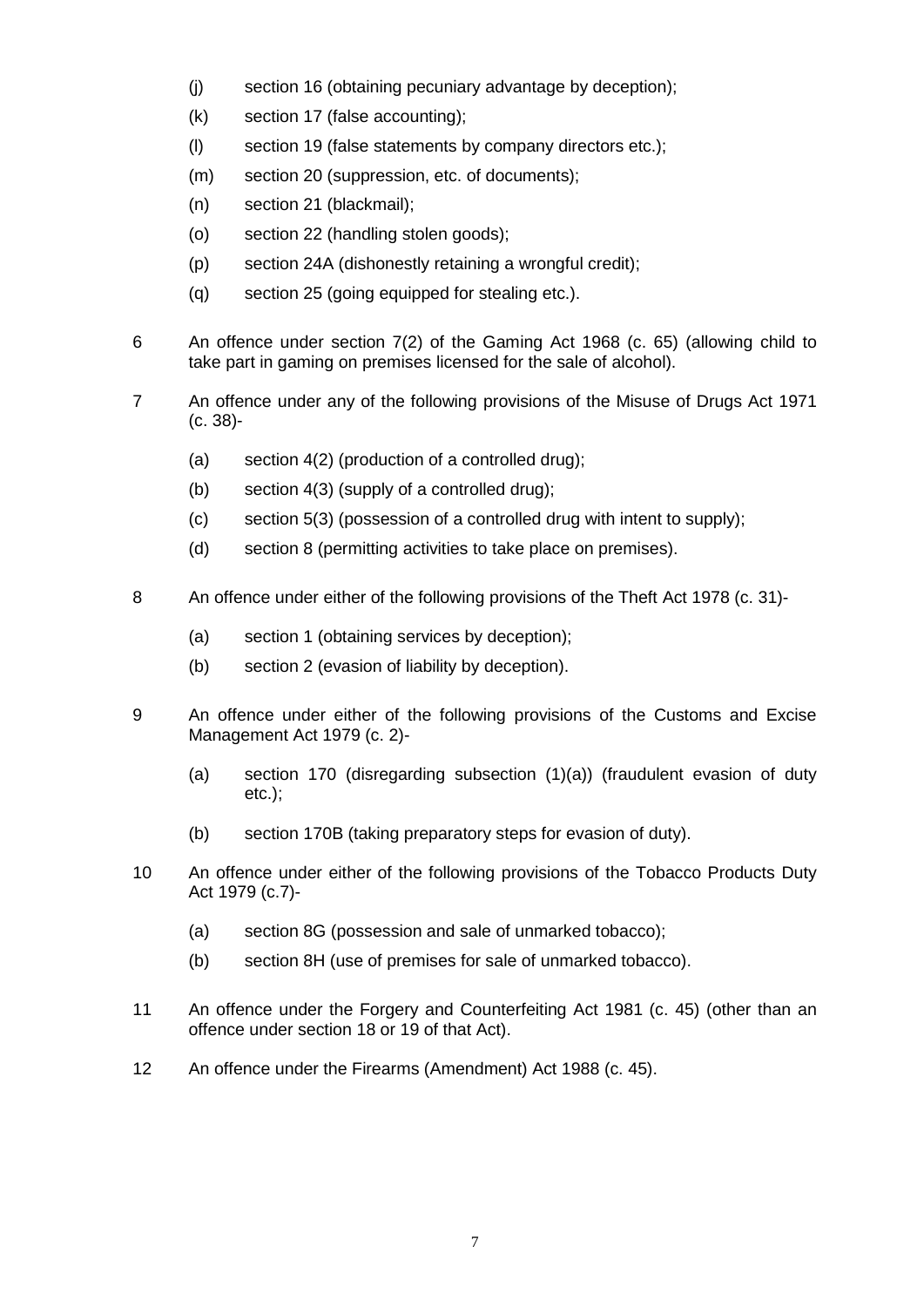- 13 An offence under any of the following provisions of the Copyright, Designs and Patents Act 1988 (c. 48)-
	- (a) section  $107(1)(d)(iii)$  (public exhibition in the course of a business of article infringing copyright);
	- (b) section 107(3) (infringement of copyright by public performance of work etc.);
	- (c) section 198(2) (broadcast etc. of recording of performance made without sufficient consent);
	- (d) section 297(1) (fraudulent reception of transmission);
	- (e) section 297A(1) (supply etc. of unauthorised decoder).
- 14 An offence under any of the following provisions of the Road Traffic Act 1988 (c. 52)-
	- (a) section 3A (causing death by careless driving while under the influence of drink or drugs);
	- (b) section 4 (driving etc. a vehicle when under the influence of drink or drugs);
	- (c) section 5 (driving etc. a vehicle with alcohol concentration above prescribed limit).
	- (d) Section 6(6) (failing to co-operate with a preliminary test)
- 15 An offence under either of the following provisions of the Food Safety Act 1990 (c. 16) in circumstances where the food in question is or includes alcohol-
	- (a) section 14 (selling food or drink not of the nature, substance or quality demanded);
	- (b) section 15 (falsely describing or presenting food or drink).
- 16 An offence under section 92(1) or (2) of the Trade Marks Act 1994 (c. 26) (unauthorised use of trade mark, etc. in relation to goods) in circumstances where the goods in question are or include alcohol.
- 17 An offence under the Firearms (Amendment) Act 1997 (c. 5).
- 18 A sexual offence, being an offence (a) listed in Part 2 of Schedule 15 to the Criminal Justice Act 2003[\[2\]](http://www.opsi.gov.uk/si/si2005/20052366.htm#note2#note2), other than the offence mentioned in paragraph 95 (an offence under section 4 of the Sexual Offences Act 1967 (procuring others to commit homosexual acts));

(b) an offence under section 8 of the Sexual Offences Act 1956 (intercourse with a defective);

(c) an offence under section 18 of the Sexual Offences Act 1956 (fraudulent abduction of an heiress).

19 A violent offence, being any offence which leads, or is intended or likely to lead, to a person's death or to physical injury to a person, including an offence which is required to be charged as arson (whether or not it would otherwise fall within this definition).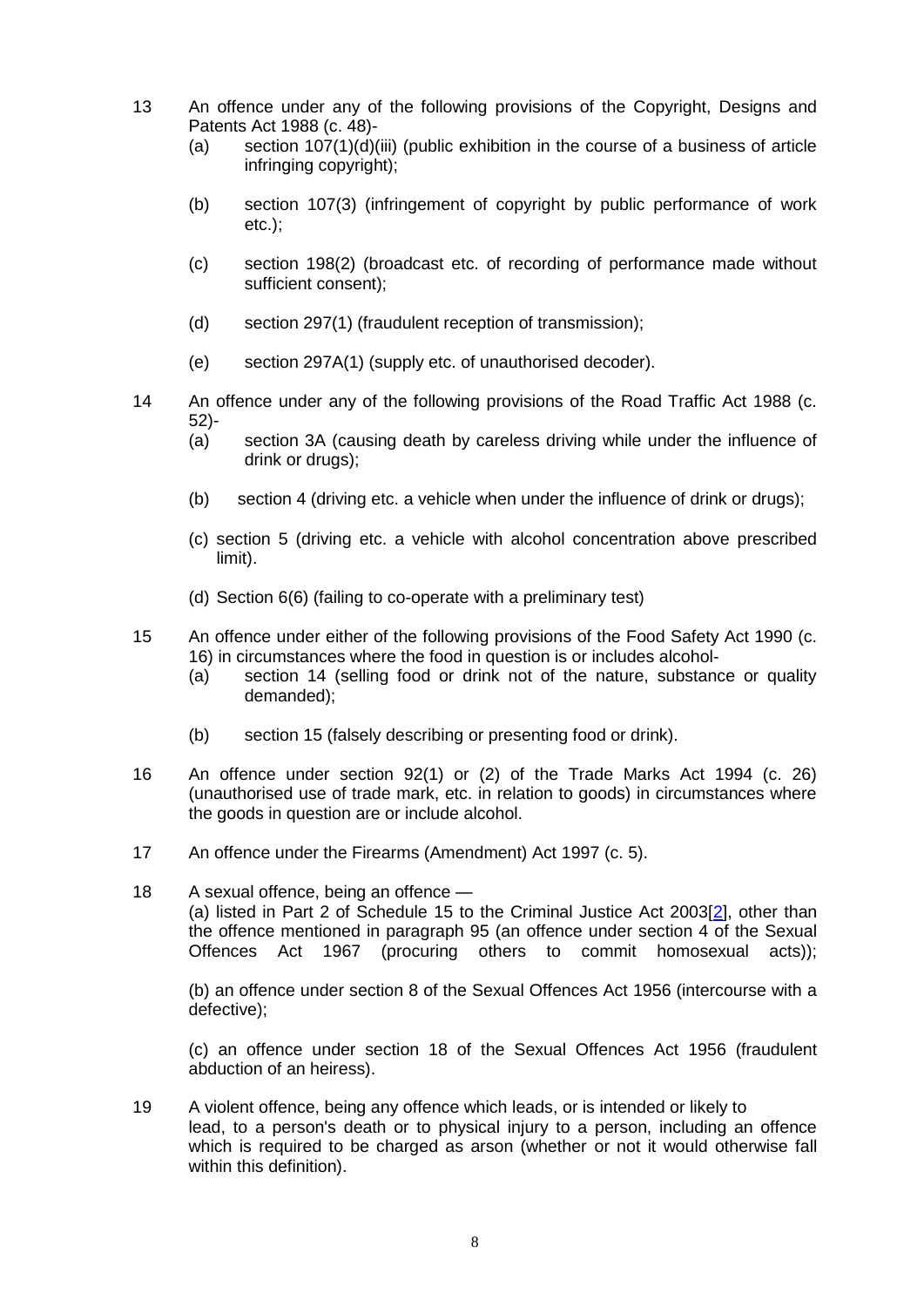- 20 An offence under section 3 of the Private Security Industry Act 2001 (c. 12) (engaging in certain activities relating to security without a licence).
- 21 An offence under section 46 of the Gambling Act 2005 if the child or young person was invited, caused or permitted to gamble on premises in respect of which a premises licence under this Act had effect.
- 22 An offence under the Fraud Act 2006
- 22A An offence under regulation 6 of the Business Protection from Misleading Marketing Regulations 2008 (offence of misleading advertising) in circumstances where the advertising in question relates to alcohol or to goods that include alcohol.
- 23 An offence under regulation 8,9,10,11 or 12 of the Consumer Protection from Unfair Trading Regulations 2008 (offences relating to unfair commercial practices) in circumstances where the commercial practice in question is directly connected with the promotion, sale or supply of alcohol or of a product that includes alcohol.
- 24 An offence under section 1 of the Criminal Attempts Act 1981 of attempting to commit an offence that is a relevant offence.
- 25 An offence under section 1 of the Criminal Law Act 1977 of conspiracy to commit an offence that is a relevant offence.
- 26 The offence at common law of conspiracy to defraud.